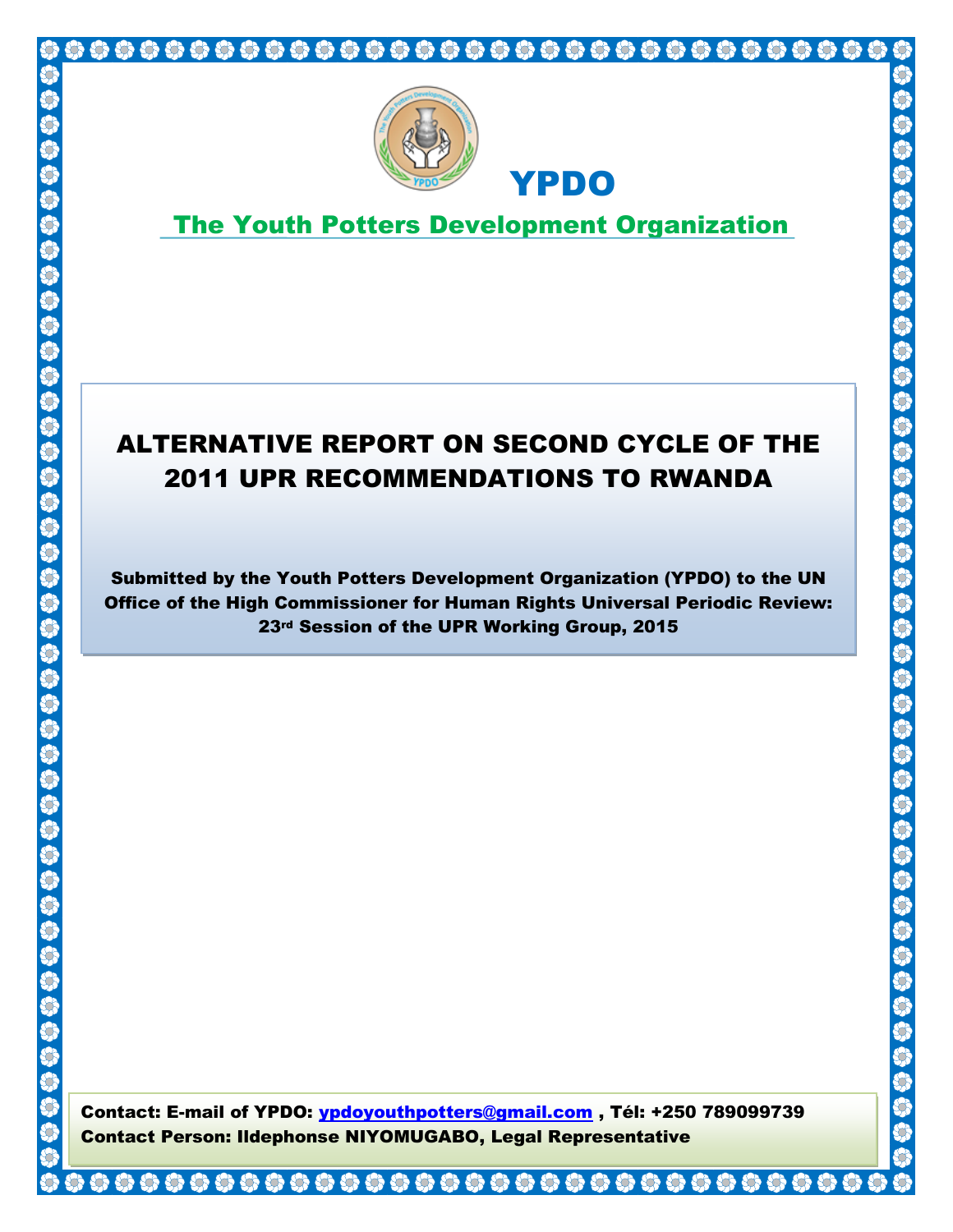# **ALTERNATIVE REPORT ON SECOND CYCLE OF THE 2011 UPR RECOMMENDATIONS TO RWANDA**

**Submitted by the Youth Potters Development Organization (YPDO) to the UN Office of the High Commissioner for Human Rights Universal Periodic Review: 23rd Session of the UPR Working Group, 2015**

#### **1. Brief description of YPDO**

The Youth Potters Development Organization (YPDO) is non-governmental organization, established in December, 2013 by youth leaders of Indigenous People Batwa of Rwanda. The YPDO aims to promote the respect of human rights and sustainable socio-economic development of youth and women potters of Rwanda through their capacity building, supporting their income generating initiatives, promoting the citizen participation and advocating the problems affecting the youth and women of indigenous people Batwa of Rwanda.

#### **2. Introduction**

According to the census  $(EICV3)^1$  of 2012, the population of Rwanda stands at 10,800,000. The research done by IPAR 2012 showed that the Batwa of Rwanda are estimated only around 35,779 peoples and representing 0,3% of Rwanda's total population. The Batwa are still in extreme poverty characterized by food insecurity, no access to health care services, landless, lack of income generating activities, unemployment, low level of education, lack of representative in decision making, and high rate of infant mortality. Those problems constitute the consequences of dispossession of their mother land (Forest) in 1970, 1980, 1990, and 1994 and up to now there is no legal and political mechanism or programs/action established by the Government of Rwanda relating compensation or restitution of their traditional land.

In 2011, the Rwanda has been reviewed by  $10<sup>th</sup>$  UPR session, where there is recommendation N°79.20 asking the Government of Rwanda to adopt measures for reducing poverty in the Batwa community, and its full integration in society. Then, this year 2015, Rwanda will be reviewed in the second cycle of UPR Recommendations where the Rwanda has to show the status of implementation of the 2011 UPR Recommendations.

The YPDO has prepared this report for highlighting the progress and remaining challenges in the implementation of the 2011UPR recommendations, in particularly recommendation n<sup>o</sup> 79.20 given by **Chile** which related to "adopt measures for reducing poverty in the Batwa community, and its full integration in society". This Report shows and gives the information of human rights situation of Batwa in the timeline of 2011 to 2014 considering implementation of the recommendation n<sup>o</sup> **79.20** accepted by Government of Rwanda. This report focuses to the type of measures adopted by Government of Rwanda on political, legal, program/action plan and budget planed for reducing poverty among the Batwa community, and its full integration in society for allowing them to have access to health, education, land, housing, employment, financial services, access to justice and participating in civil, cultural, political and economic life.

 $\overline{\phantom{a}}$ <sup>1</sup> EICV= Enquête Intégrale sur les Conditions de Vie des Ménages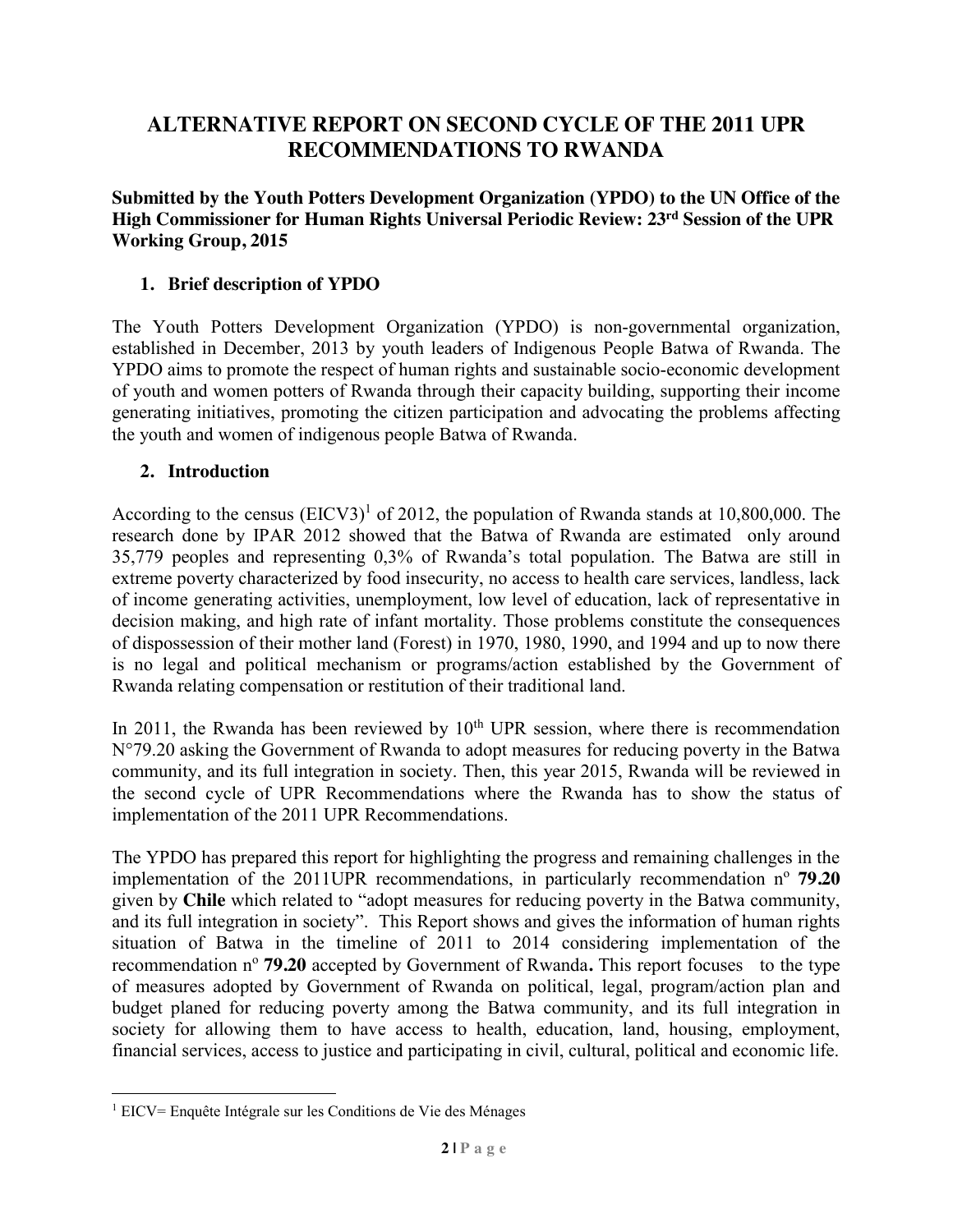This report identified the problems of Batwa for which the Government has to make attention for full enjoying their rights but also as indicated in the 2011 CERD Concluding Observations<sup>2</sup>, in the Report of the Independent Expert on Minority issues on her mission to Rwanda<sup>3</sup> and the Report of the Special Rapporteur on adequate housing, mission to Rwanda<sup>4</sup>. This Information allows for establishing the recommendations addressed to the Government of Rwanda for taking appropriate measures and continuous the effort for improving socio-economic living conditions of Batwa community.

### **3. Methodology**

The information contained in this report has been gathered by consultation; interviews and observations of families' Batwa community; analyze and review the official publication reports from Government, national and international NGOs and UN Agencies on the disadvantages community.

#### **4. Information gathered by field Visit, consultation, interviews and observations**

Therefore by consultation, interviews and observations of families of Batwa, YPDO has chosen two groups discussion one from Rusheshe Village in Kicukiro District, composed by 15 families and another group from Terimbere village in Rutsiro District, Composed by 25 youth. Those groups discussion aimed to gather the information relating to the Government programs/actions have been done for reducing the extreme poverty of Batwa community where the extreme poverty constitute the barriers of their full integration in Rwandese society. As a result of these group discussion, first of all interviewers thankful the efforts made by the Government of Rwanda to assist all "historically marginalized" groups in areas of education, health(mutuelle de santé), shelter, public works but in the Batwa community the interventions are still a drop in ocean because most of Batwa families are still living in extreme poverty, by the thing which makes most of their human rights remain unfulfilled and their situation remains precarious where there is a lack of land, a lack of employment and income opportunities, a lack of food, extremely poor housing and sanitation conditions, poor health, a lack of education, a lack of attention from local authorities, a lack of access to justice and a lack of influence over the decision-making processes that affect their daily life, that is the reason why they have told us that the Government should clarify the intervention has done relating to socio-economic living conditions of Batwa community.

The YPDO thanks the effort of Government has done for improving socio-economic living conditions of historically marginalized groups such as older people, genocide survivors, people with disabilities, single parents, the women, the youth, the historically marginalized and the most vulnerable children but also the Government not yet establishing the legal policy/strategy for

 $\overline{\phantom{a}}$ <sup>2</sup> CERD/C/RWA/CO/13-17, CERD Concluding Observations of thirteen to seventeen periodic report of Rwanda, 11 March 2011, p. 9, 11, 12, 16, 17, 18 and 19

<sup>3</sup>A/HRC/19/56/Add.1, Report of the independent expert on minority issues, mission to Rwanda 31 January–7 February 2011, p.49,50,51,52,53,54,55,56,57,58,59,60,61,62,63,65,66,68,69,70,75,93,94,95,97,98,99,101,102 and 103.

 $4$  Report of the Special Rapporteur on adequate housing as a component of the right to an adequate standard of living, and on the right to non-discrimination in this context, Mission to Rwanda 5 to 13 July 2012, p.45, 46,47,48,49 and 55.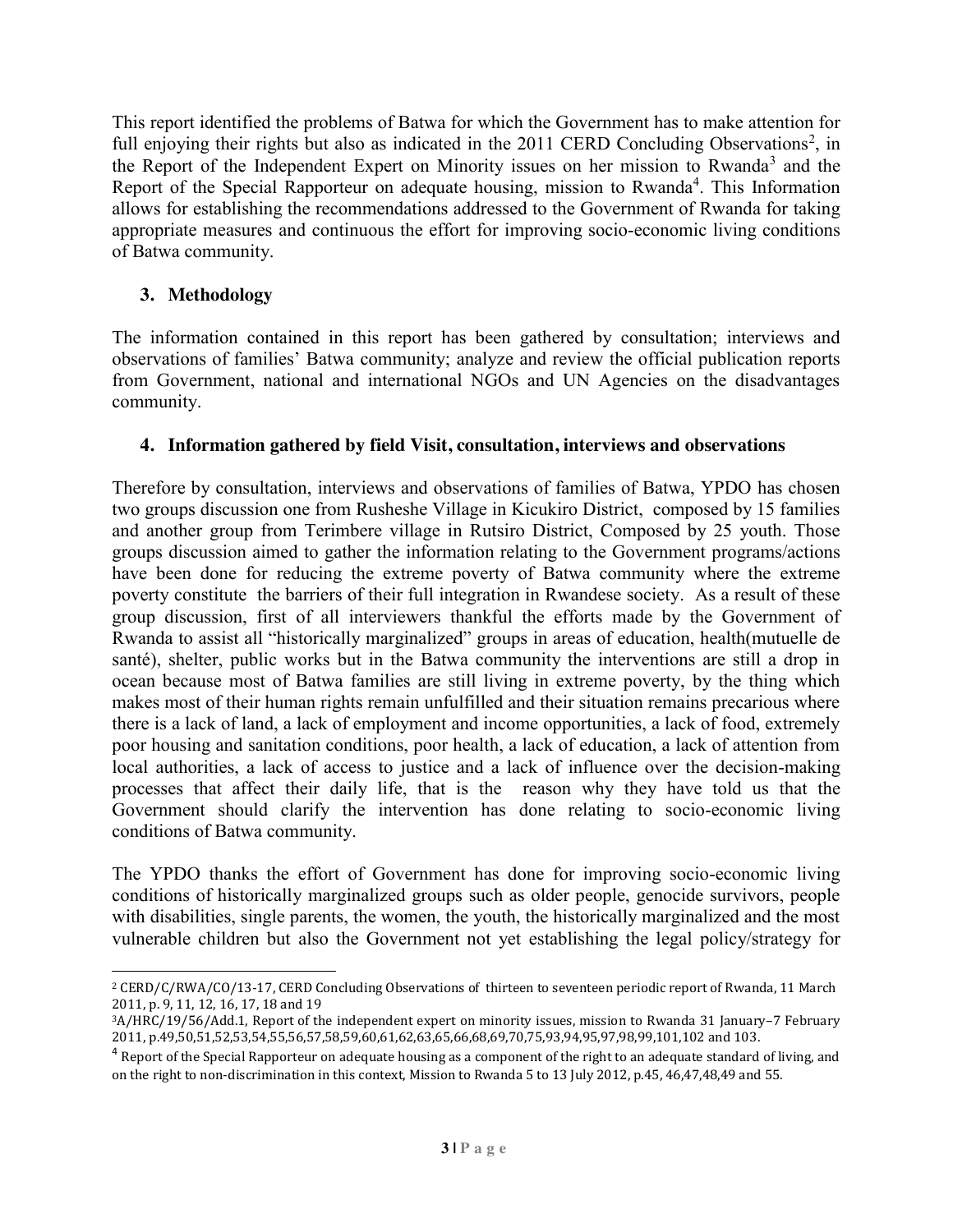tackling the special status and needs of the Batwa community in area of economic, social, cultural and political life in the country. However the Batwa community is still living in extreme poverty and unequal treatment. For example in Rusheshe village, 2 families composed an average of fourteen members are living in the house of 3 rooms and 34 people among Batwa community have graduated from university by support of MINALOC<sup>5</sup> where in 2011 supported 11 students, in 2012 supported 18 students so the number begun to decrease from 2013 where the support was decentralized to the District level because only 8 students received support in 2013 and only *one* student in 2014. Those graduates are unemployed.

The Batwa community of Rwanda has limited access to justice and violations against their rights are often committed with impunity. Almost the Cases of violations of Batwa community are rarely investigated by the police, perpetrators are often not brought to justice, for example in July 2013 Batwa community of Kimina Village in Kitabi Sector, Nyamagabe District are knocked and injured, windows and doors of their houses destroyed by the neighbor group, the perpetrators are now impunity and Umurisa Germaine member of Batwa of Busasamana Sector and Kubwimana of Mukingo Sector, Nyanza District are killed in July 2014 by knocking and injuring but the perpetrators are now impunity. The Batwa community suffers from human rights violations, and assimilation process into dominant cultures and livelihoods. This is testimony of Batwa visited of Kimina and Mukingo.

#### **5. Result of analysis of different documents**

The information gathered through the analysis and reviewing documents published shows the situation of living conditions of Batwa community in areas of health, education, housing, land, employment, access to justice and political participation. Despite the effort Government has been done for improving socio-economic living conditions of historically marginalized group, the information provided by certain documents showing the remaining challenges for improving living conditions of Batwa community where 87% still being extremely poor<sup>6</sup>, 47,4% they do not own land and 35,7% have only 0,2hectares of land<sup>7</sup>, , 60% have no shelter, 89% do not have livestock, 98% have not yet benefited from one cow per poor program, 97% did not benefit credit and financial direct support, 82% did not benefit public works, 94% households do not have access to clean water, 91% households do not have access to electricity<sup>8</sup> and 99% do not have business, 65.8% households eat one meal a day, 97% do not have monthly pay employment,  $99\%$  do not participate in decision making<sup>9</sup> and their educational level remains very low where  $79.1\%$  are still illiteracy  $10$ 

Considering different documents analyzed such as National social protection policy in Rwanda, EDPRS I and EDPRS II, National social protection strategy, National Human Settlement Policy

 <sup>5</sup> MINALOC= Ministry of Local Government

<sup>6</sup> IPAR 2012

<sup>7</sup> IPAR 2012

<sup>8</sup> CARE/European Union/COPORWA-POLICY BRIEF nº 1, Improving Service Delivery for Historically Marginalized PEOPLE IN Rwanda 2014

<sup>9</sup> The sicio-Economic Situation of Historically Marginalized People in Rwanda, COPORWA 2014

<sup>10</sup> Public Service Delivery and the Living Conditions of the Historically Marginalized People in Nyaruguru District, Rwanda, Kigali, March 2014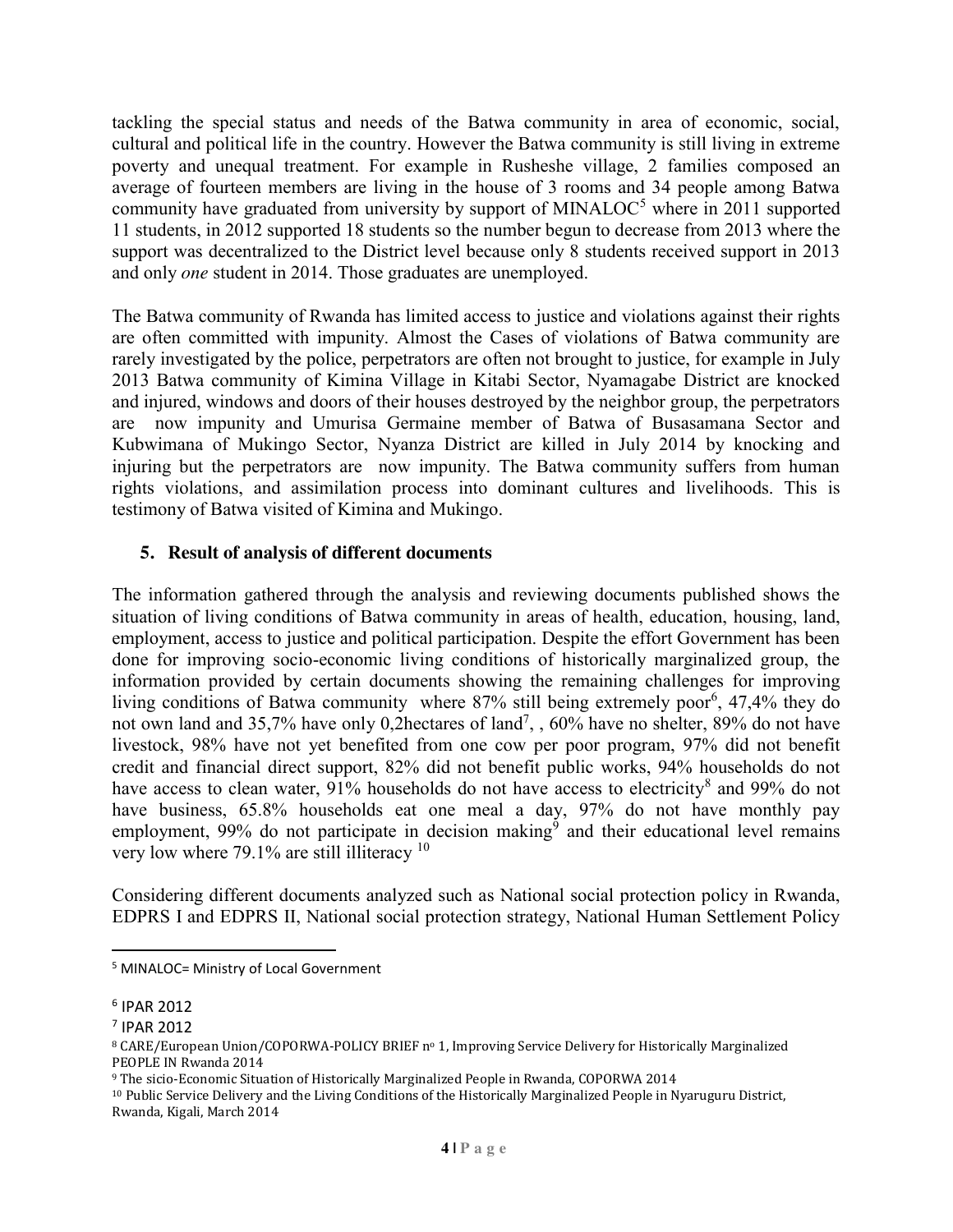in Rwanda, National Constitution of Rwanda of 2003 reviewing up to date, POLICY BRIEF  $n^{\circ}$  1 provided by CARE/European Union/COPORWA, The Socio-Economic Situation of Historically Marginalized People in Rwanda, Public Service Delivery and the Living Conditions of the Historically Marginalized People in Nyaruguru District, Rwanda, National for Community Development and Local Economic Development, Community Development policy and EICV3, all these documents make reference to the name of "historically marginalized people, historically marginalized group, historically marginalized community, historically marginalized population and historically marginalized" there is none make reference to the name of Batwa reason why it is not easy to set up and quantify the actions has been done for answering the 2011 UPR recommendation  $n^{\circ}$  79.20

The Analyzed documents make reference to the name of Batwa are "Report of the Special Rapporteur on adequate housing, Mission to Rwanda, Report of the Independent Expert on Minority issues, mission to Rwanda and CERD/C/RWA/CO/13-17.

## **6. Conclusion**

For using the terminologies of "historically marginalized people, group, community, population and historically marginalized" confuse someone who want to know the implementation process or status of the 2011 UPR recommendation  $n^{\circ}$  79.20 accepted by Government of Rwanda because this terminologies are still never legally, officially defined and no clarify who is historically marginalized people but also for claiming of Rights of Batwa are still problems because there is no legal framework and programs designed by focusing of social-economic and political integration needs of Batwa while other historically marginalized such as older people, genocide survivors, people with disabilities, single parents, youth, women and so on have legal framework and programs designed which are focusing their rights. For not confused Batwa with other historically marginalized, the Government of Rwanda has to review its position on the Batwa community and contemplates recognizing the Batwa as an indigenous people and it is the time for asking the Government of Rwanda to define legally and published officially if the historically marginalized people are the Batwa community or not. If not the Batwa continue to be assimilated in the other historically marginalized groups where there is no legal mechanism and measures would taken and adopted for reducing poverty in the Batwa community, and its full integration in Rwandese society.

## **Recommendations**

We recommend the Government of Rwanda to:

- Recognize legally Batwa in their identity of Indigenous People for avoiding their assimilation in Rwandese society;
- Take steps to ratify ILO convention n°169 and implement the UN Declaration on Rights of Indigenous Peoples and implement in its legislation, policies and development programmes as voted in favor of Indigenous Peoples;
- Adopt a legal policy/Strategy and legislative framework of disaggregated data on the Batwa population in Rwanda, for improving their socioeconomic development in a participatory and progressive manner.
- Adopt concrete measures aimed at reducing poverty in the Batwa community, and its full integration in society;